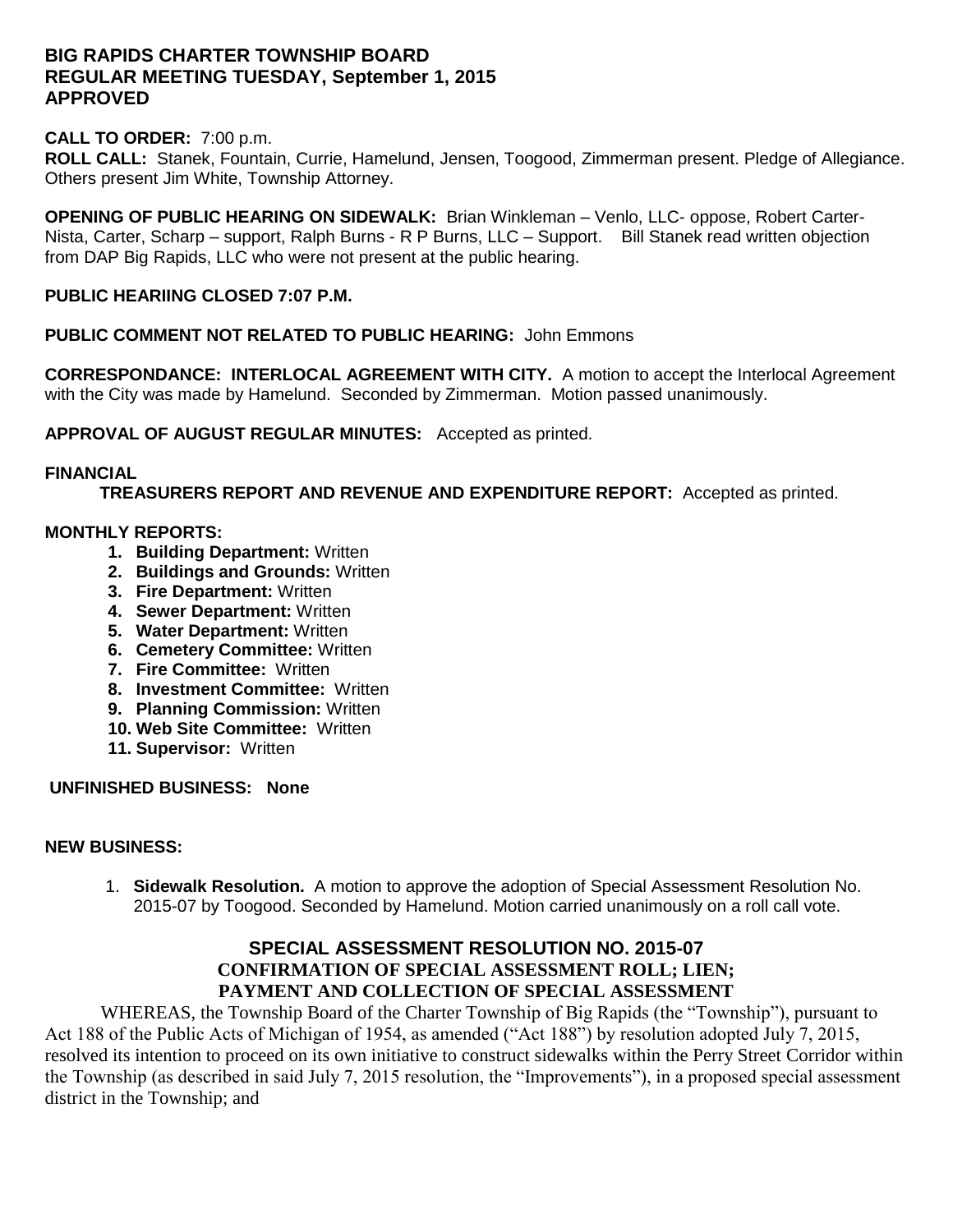WHEREAS, by resolution adopted on August 4, 2015, the Township Board established a special assessment district for the Improvements known as the "Perry Street Corridor Sidewalk Special Assessment District" (the "District") and approved the plans and estimates of cost for the Improvements; and

WHEREAS, after notice duly given by publication on August 19, 2015, and August 26, 2015, in *The Pioneer*, and by first class mail on August 17, 2015, pursuant to Act 188, the Township Board held a public hearing to consider the proposed special assessment roll for the District, and objections thereto, for said Improvements at 7:00 p.m. local time on September 1, 2015, at the Township Hall in the Township; and

WHEREAS, after hearing all persons interested therein, giving due consideration to all written objections to said special assessment roll filed with the Township Clerk and after reviewing said special assessment roll, the Township Board deems said special assessment roll to be fair, just and equitable, and that each of the assessments contained therein is relative to the benefits to be derived by the parcel of land assessed.

NOW, THEREFORE, BE IT HEREBY RESOLVED AS FOLLOWS:

1. The special assessment roll prepared by the Township Supervisor, certified on August 4, 2015 and reported to the Township Board, in the amount of \$403,500, a copy of which roll is attached hereto as Exhibit A, is hereby confirmed and shall be known and designated for the District as Special Assessment Roll Number 1 (the "Roll").

2. The Township Clerk shall endorse on the Roll the date of this meeting as the date of confirmation of said Roll.

3. The Roll shall be divided into seven (7) equal annual installments, the first of which installments shall be due and payable on or before February 29, 2016, and all subsequent installments shall be due and payable on or before the last day of February of each year thereafter.

4. Interest shall be payable annually on the unpaid balance of the special assessments at the rate of two percent (2%) per annum commencing from December 1, 2015.

5. Future due installments of an assessment against any parcel of land on the Roll may be paid to the Township Treasurer at any time in full, with interest accrued through the month in which said installments are paid.

6. If an installment of a special assessment is not paid when due, then the installment shall be considered to be delinquent and there shall be collected, in addition to the interest provided in paragraph 4, above, a penalty at the rate of one percent (1%) for each month or fraction of a month, that the installment remains unpaid before being reported to the Township Board for reassessment upon the Township tax roll.

7. Each annual installment of the special assessment shall be secured by a lien upon the respective parcels of land assessed; however, such lien shall not attach to the property assessed until the date that payment of the individual installment is due and payable in accordance with Paragraph 3. Such lien shall be of the same character and effect as the lien created for Township taxes and shall include accrued interest and penalties.

8. The special assessments made in the Roll are hereby ordered and directed to be collected and the Township Clerk shall deliver the Roll to the Township Treasurer with her warrant attached thereto, which said warrant shall command the Township Treasurer to collect the special assessments in the Roll in accordance with the direction of the Township Board in respect thereto and which warrant shall further require the Township Treasurer to include as a delinquent tax any unpaid special assessment which is delinquent on the last day of February, in the delinquent taxes returned to the County Treasurer the next day pursuant to Section 55 of the General Property Tax Act, MCL 211.55. The form of said warrant is attached hereto as Exhibit B.

9. Upon receiving the Roll and warrant the Township Treasurer shall proceed to collect the special assessments assessed therein as the same shall become due.

10. The collection of the special assessments, including all interest and penalties thereon, shall be deposited by the Township Treasurer into the Big Rapids Township Improvement Revolving Fund, as established by Township Board resolution. The funds so deposited shall only be used to pay for the cost of the Improvements or such other purposes related to the District, the Roll, or the Improvements, including reimbursement of advances made

from the General Fund and deposited into the Revolving Fund, as shall be authorized by or consistent with the provisions of Act 188.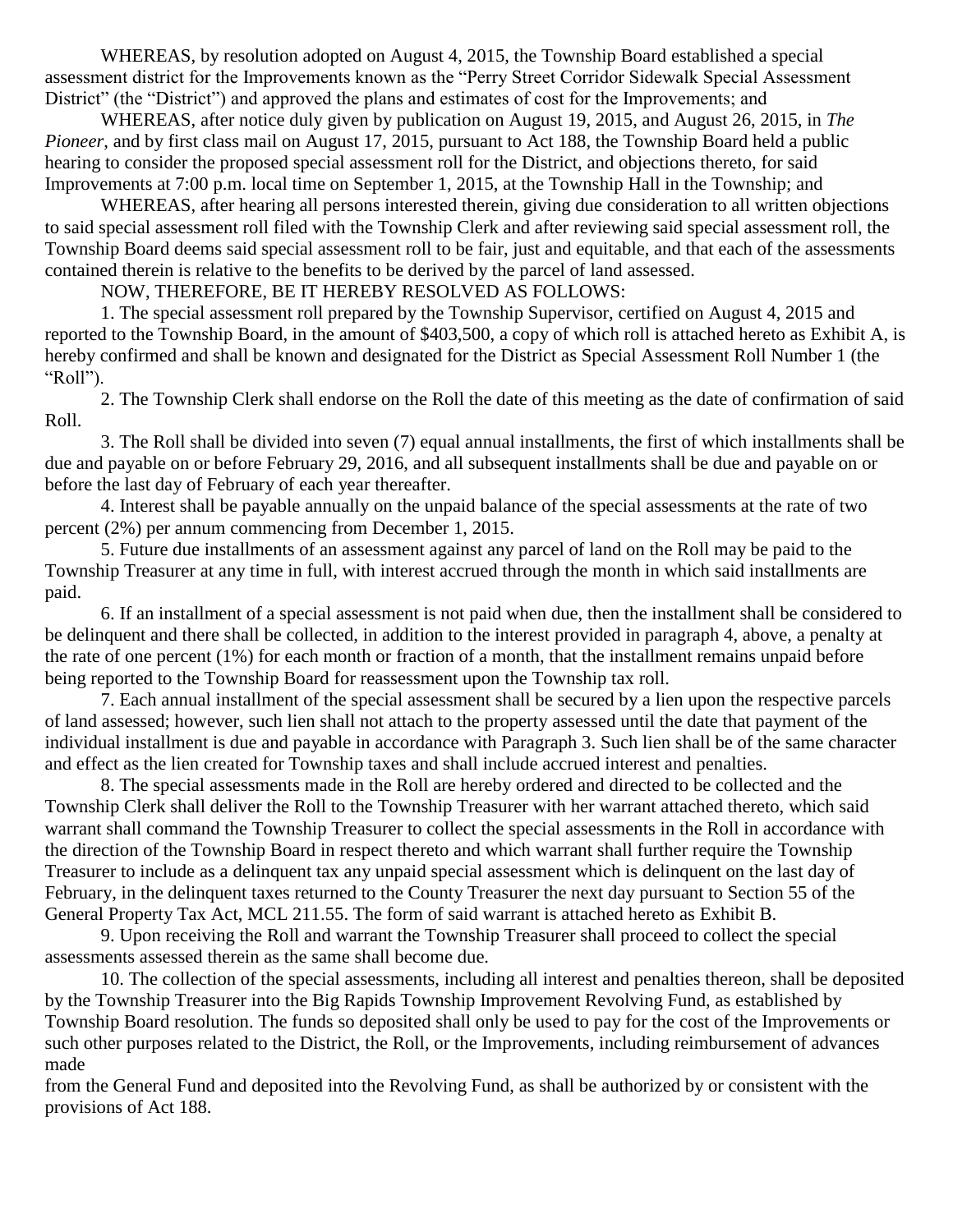11. The Township Clerk shall, as soon as possible but in no event more than seven (7) days after confirmation of the Roll, send, or cause to be sent, notice of special assessment, in the form attached hereto as Exhibit C, to the person responsible for payment of the ad valorem property taxes on, the record owner of, or party in interest in, each parcel of land assessed, at the address shown for such persons upon the last township tax assessment roll for ad valorem tax purposes which was reviewed by the Township Board of Review, subject to any subsequent changes in the names and addresses of the owners or parties listed thereon.

12. All resolutions or parts of resolutions in conflict herewith shall be and the same are hereby rescinded. YEAS: 7 NAYS: 0

ABSENT: 0 RESOLUTION DECLARED ADOPTED.

> Rene Fountain, Clerk Charter Township of Big Rapids

\_\_\_\_\_\_\_\_\_\_\_\_\_\_\_\_\_\_\_\_\_\_\_\_\_\_\_\_\_

STATE OF MICHIGAN ) ) ss. COUNTY OF MECOSTA )

I, Rene Fountain, the duly qualified and acting Clerk of the Township Board of the Charter Township of Big Rapids, Mecosta County, Michigan (the "Township") do hereby certify that the foregoing is a true and complete copy of a resolution adopted by the Township Board of the Township at a regular meeting held on September 1, 2015, the original of which is on file in my office. Public notice of said meeting was given pursuant to and in compliance with Act No. 267, Public Acts of Michigan, 1976, as amended, including in the case of a special or rescheduled meeting, notice by publication or posting at least eighteen (18) hours prior to the time set for the meeting.

IN WITNESS WHEREOF, I have hereto affixed by official signature this 1st day of September, 2015.

Rene Fountain, Clerk Charter Township of Big Rapids

\_\_\_\_\_\_\_\_\_\_\_\_\_\_\_\_\_\_\_\_\_\_\_\_\_\_\_\_\_\_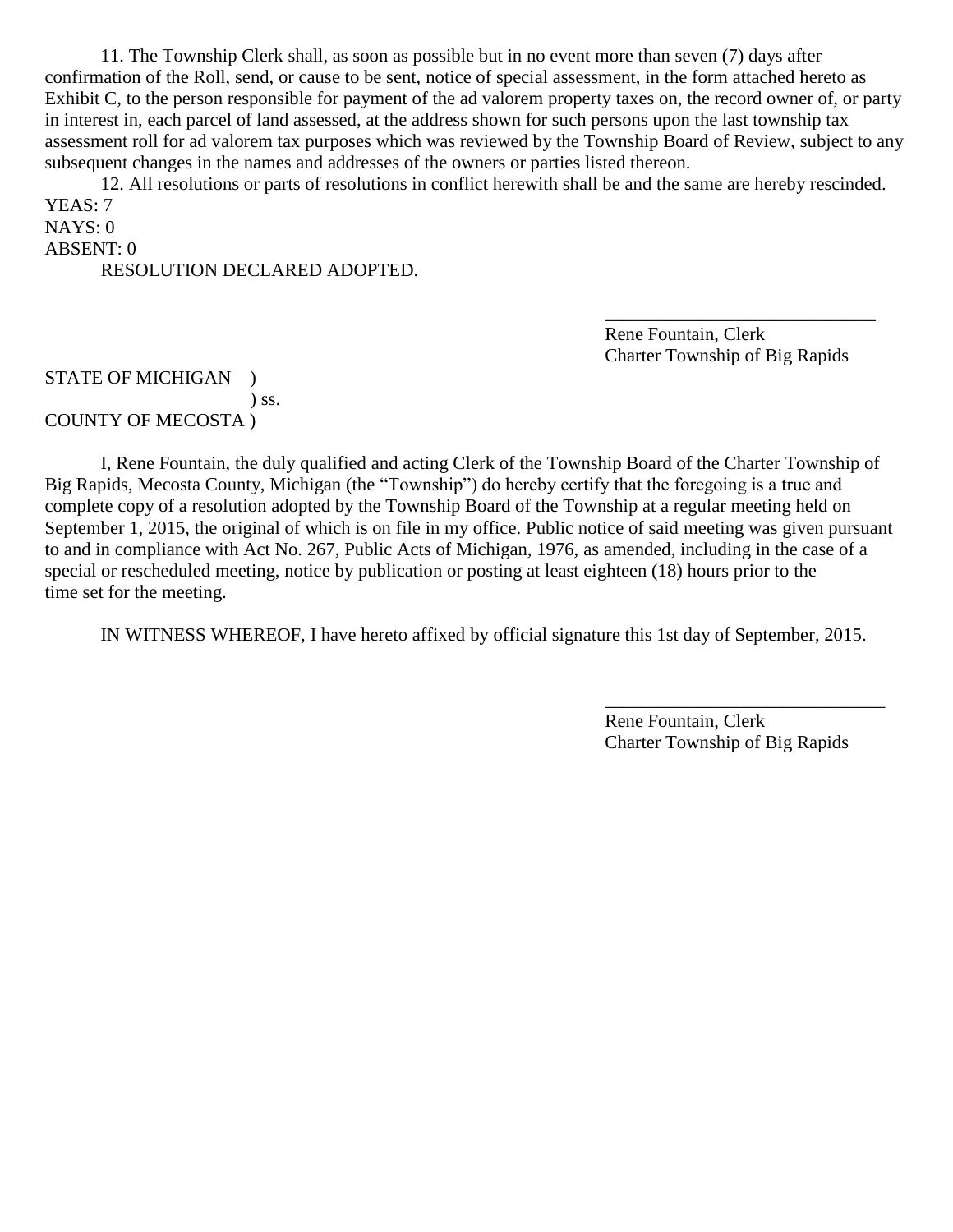# **EXHIBIT A Special Assessment Roll**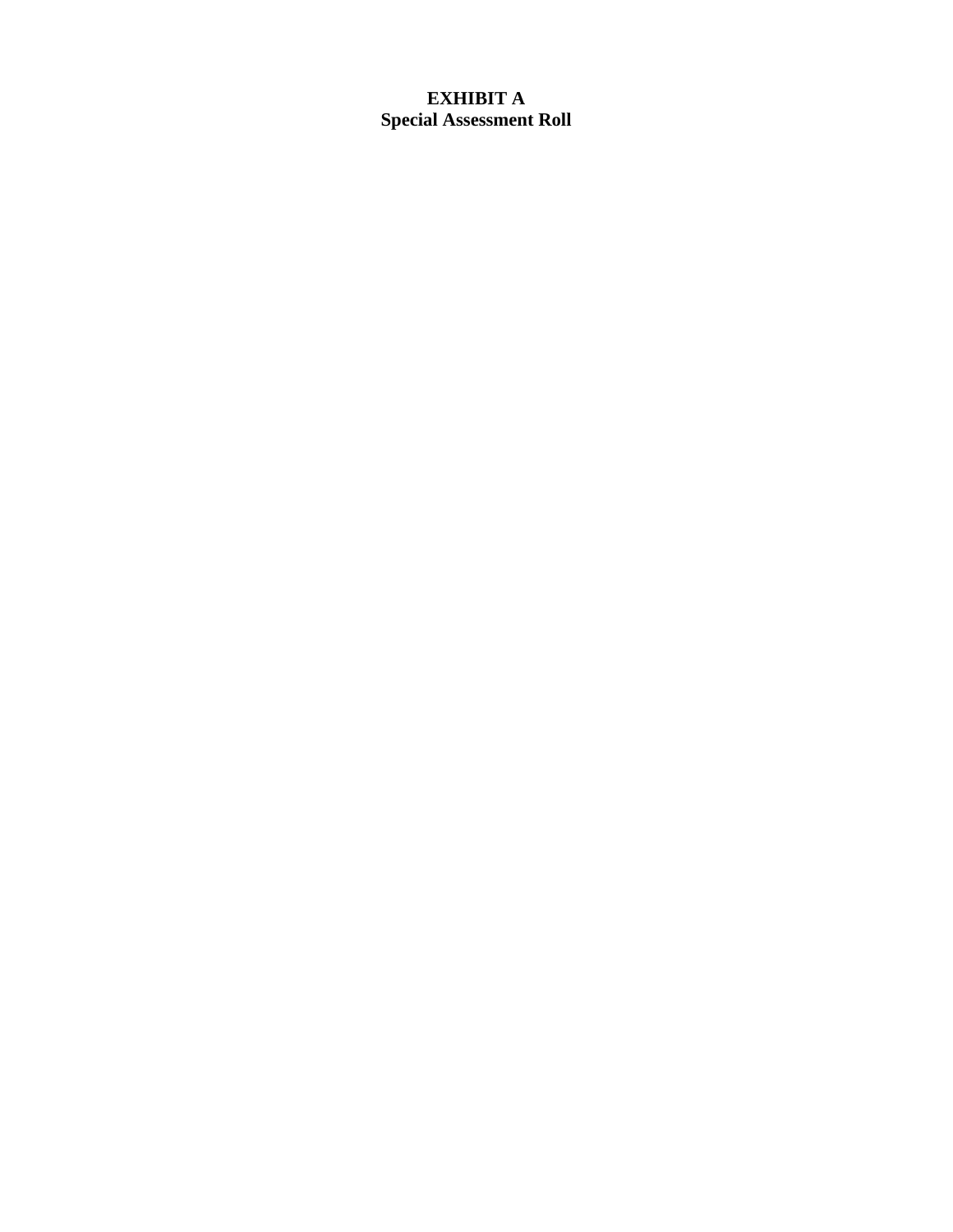# **CERTIFICATE OF CONFIRMATION**

I hereby certify that the above Special Assessment Roll was confirmed on September 1, 2015, by resolution of the Township Board of the Charter Township of Big Rapids.

Date: September 1, 2015

 $\overline{\phantom{a}}$  , which is a set of the set of the set of the set of the set of the set of the set of the set of the set of the set of the set of the set of the set of the set of the set of the set of the set of the set of th Rene Fountain, Clerk Charter Township of Big Rapids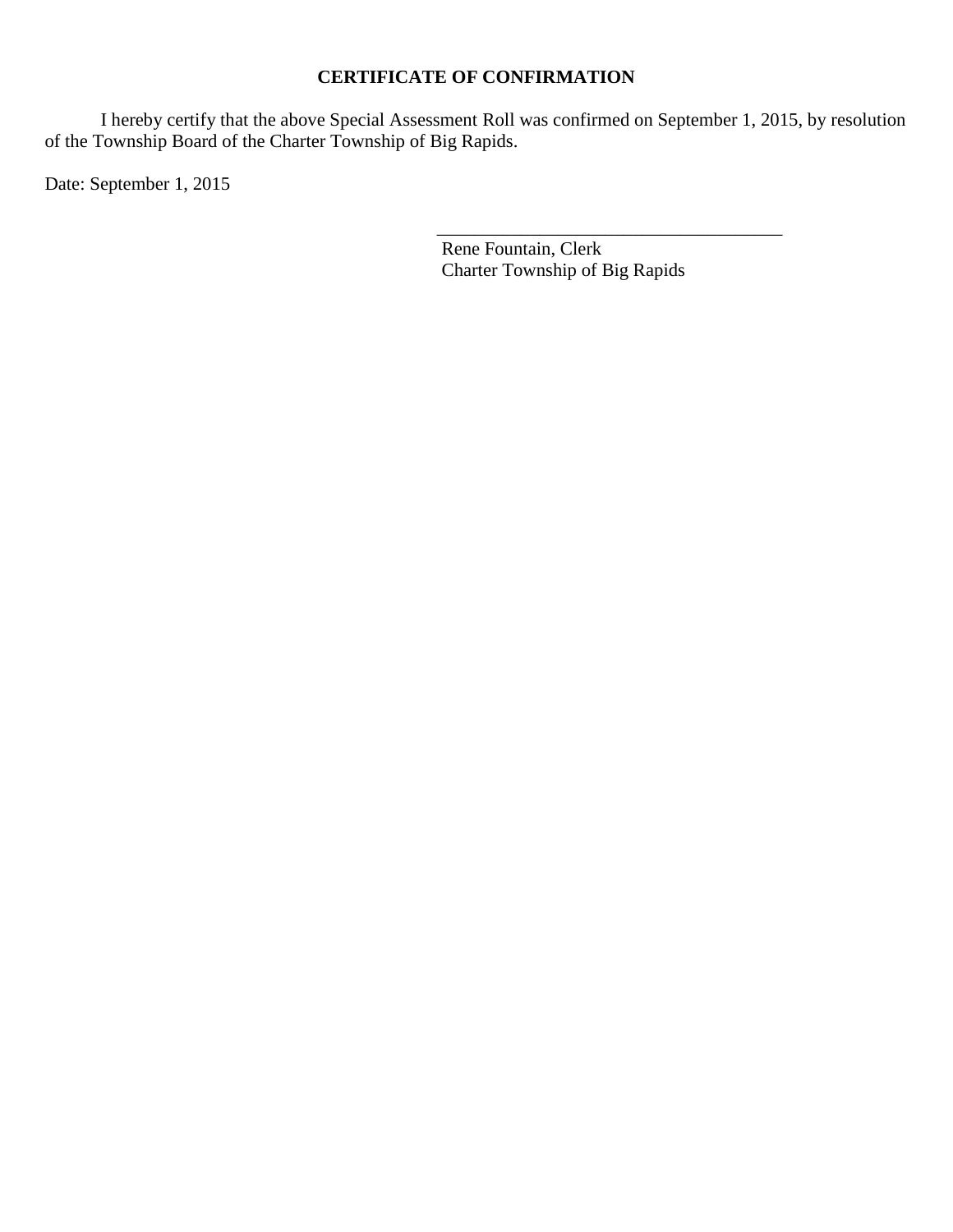#### **EXHIBIT B WARRANT OF TOWNSHIP CLERK**

I, Rene Fountain, the Township Clerk of the Charter Township of Big Rapids, Mecosta County, Michigan, hereby direct and command you, Penny Currie, Township Treasurer, to collect the assessments set forth on the attached Perry Street Corridor Sidewalk Special Assessment District – Special Assessment Roll Number 1, in accordance with the directions of the Township Board in respect thereto set forth in a Resolution adopted by the Township Board on September 1, 2015, confirming such special assessment roll of the Township. In particular, you shall include as a delinquent tax any unpaid special assessment which is delinquent on the last day of February, in the delinquent taxes returned to the County Treasurer the next day, pursuant to Section 55 of the General Property Tax Act, MCL 211.55.

DATED: September 1, 2015

Rene Fountain, Clerk Charter Township of Big Rapids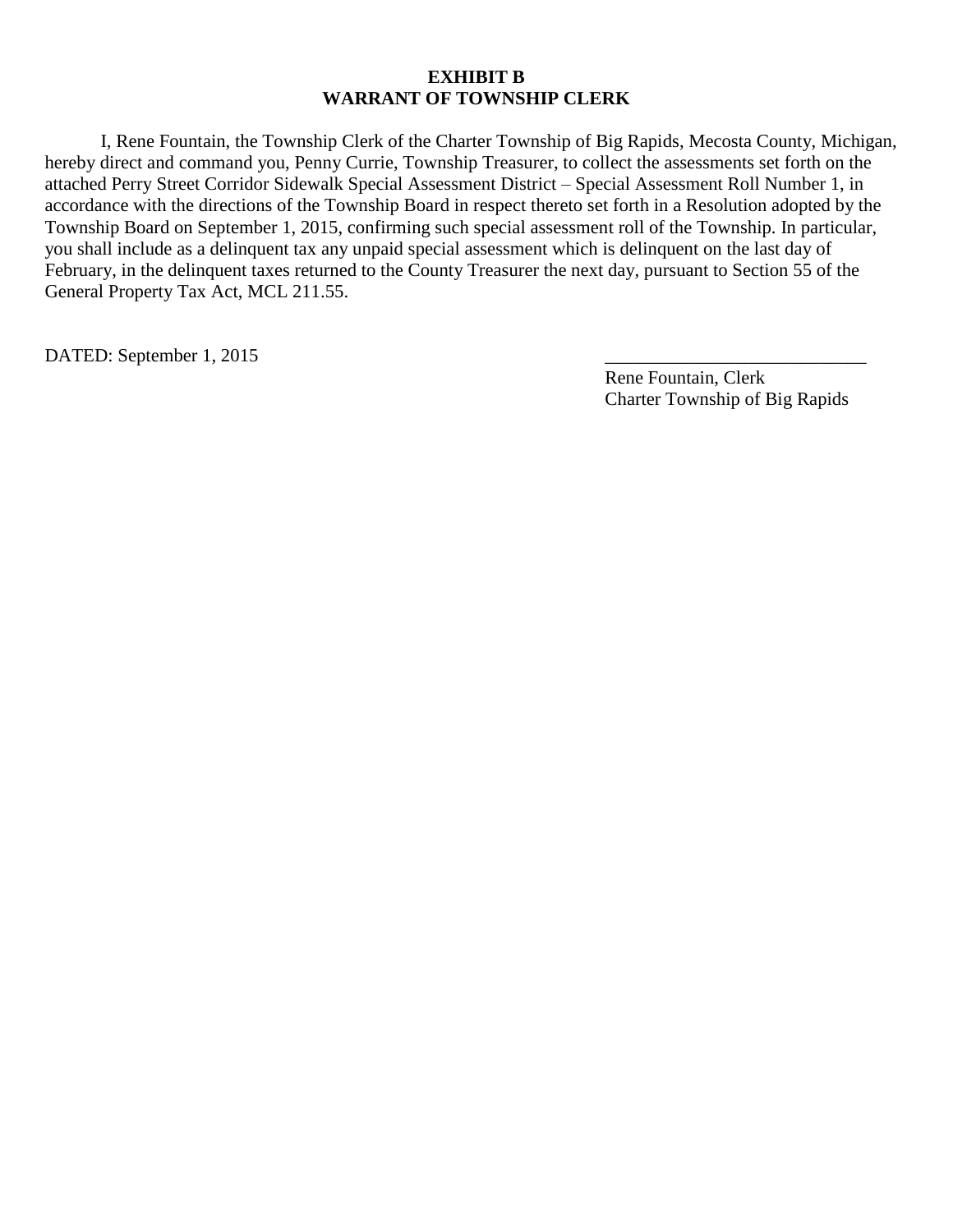## **EXHIBIT C NOTICE OF SPECIAL ASSESSMENT**

## TO ALL PROPERTY OWNERS OR PARTIES IN INTEREST IN THE PERRY STREET CORRIDOR SIDEWALK SPECIAL ASSESSMENT DISTRICT (the "District"):

Following the September 1, 2015 public hearing to consider the special assessment roll, the Township Board confirmed the special assessment roll for the District on September 1, 2015.

A PROPERTY OWNER OR ANY PERSON HAVING ANY INTEREST IN THE REAL PROPERTY ASSESSED ON THE SPECIAL ASSESSMENT ROLL CONFIRMED BY THE TOWNSHIP BOARD ON SEPTEMBER 1, 2015, MAY FILE A WRITTEN APPEAL OF THE SPECIAL ASSESSMENT WITH THE MICHIGAN TAX TRIBUNAL WITHIN 30 DAYS AFTER CONFIRMATION OF THE SPECIAL ASSESSMENT ROLL, IF THE SPECIAL ASSESSMENT WAS PROTESTED AT THE HEARING ON THE CONFIRMATION OF THE SPECIAL ASSESSMENT ROLL.

You may pay your special assessment in seven (7) annual installments of principal and interest, or you may avoid interest by prepaying your special assessment in full before December 1, 2015. At any time thereafter, the balance of your special assessment may be prepaid in full, with interest accrued through the month in which the assessment is paid. Commencing December 1, 2015, interest will accrue on the unpaid balance at the rate of two percent (2.0%) per annum.

Please refer to the attached special assessment roll for the principal amount of the special assessment that was confirmed on your parcel.

For additional information about the assessment, call William Stanek, Big Rapids Township Supervisor, at 231-796-3603.

### BIG RAPIDS CHARTER TOWNSHIP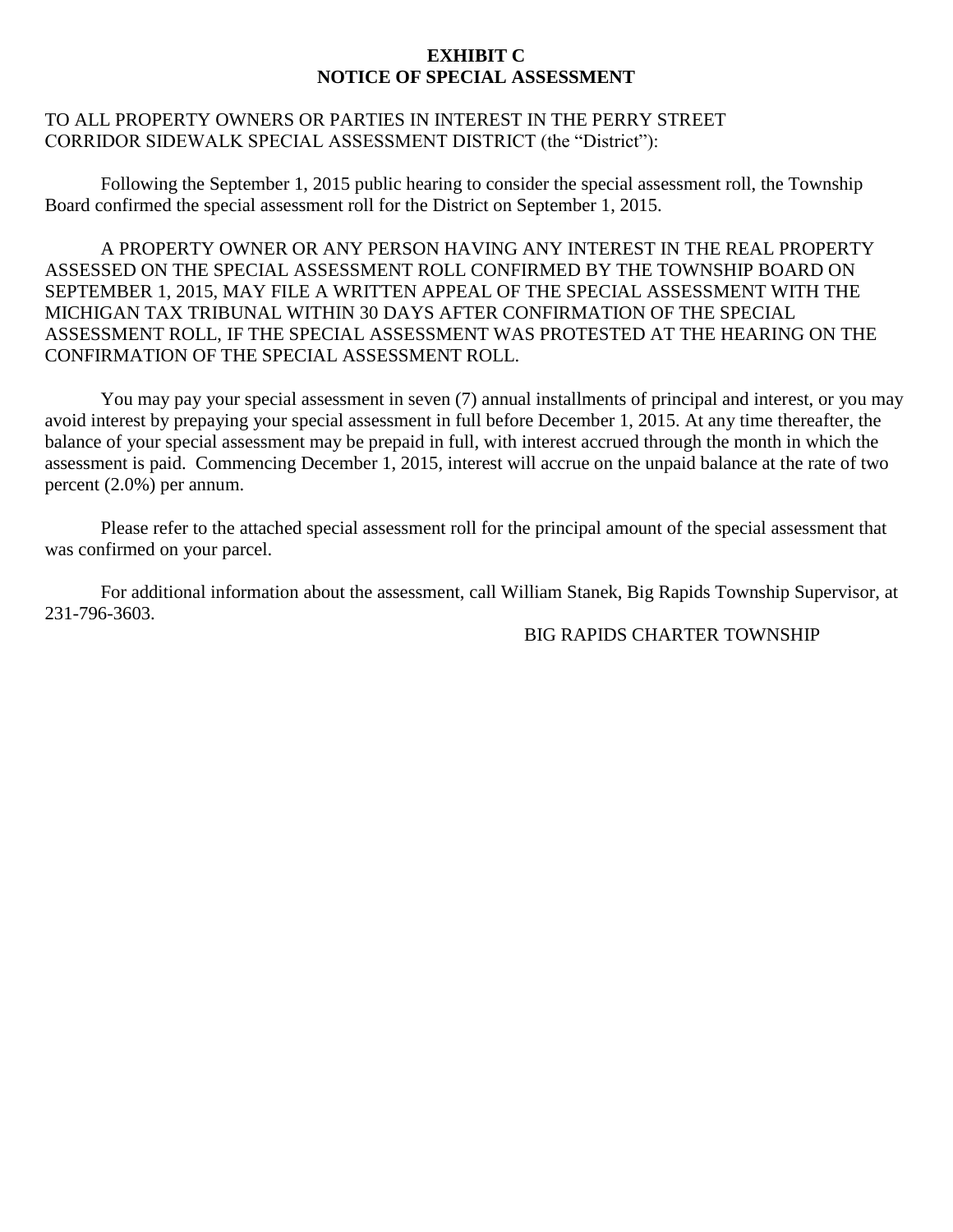**2. Resolution to set up a Revolving Fund.** A motion to approve Resolution #2015-08 was made by Hamelund. Seconded by Toogood. Motion carried on a roll call vote. Hamelund; yes, Toogood; yes, Stanek; yes, Fountain; yes, Currie; no, Jensen; no, Zimmerman; yes.

## **RESOLUTION TO CREATE THE TOWNSHIP IMPROVEMENT REVOLVING FUND RESOLUTION #2015-08**

WHEREAS, Act 188 of the Public Acts of Michigan of 1954, as amended, (the "Act") authorizes a Township Board to create and designate a township improvement revolving fund and to utilize said revolving fund to pay the cost of public improvements (the "Improvements") authorized by the Act.

## NOW, THEREFORE, BE IT RESOLVED AS FOLLOWS:

1. It is necessary and in the best interest of the Charter Township of Big Rapids (the "Township") to create and designate a township improvement revolving fund pursuant to the Act.

2. There is hereby created and designated a fund on the books of the Township known as the Big Rapids Township Improvement Revolving Fund ("Revolving Fund") in accordance with and pursuant to the authorization of the Act.

3. The Township Board may pay all or part of the cost of any Improvements authorized by the Act from the Revolving Fund as an alternative method of defraying the cost of such Improvements. Improvement costs shall not be paid from the Revolving Fund until a special assessment roll has been confirmed for the Improvements by the Township. Expenditures from the Revolving Fund for costs of Improvements shall not exceed the amount the Township Board anticipates will be collected by the special assessments levied for said Improvements. All special assessments and interest collected shall become part of the Revolving Fund.

4. The Township Board may each year transfer to the Revolving Fund from the Township General Fund an amount not to exceed two (2) mills of the taxable value of the real and personal property in the Township (the "Township TV") until such time as the Revolving Fund shall be equal to five (5) mills of the Township TV.

5. The Revolving Fund shall be initially funded on or about December 1, 2015 by a transfer from the General Fund in the amount of \$150,000, which sum shall be used to pay a portion of the cost of constructing sidewalks within the Perry Street Corridor (the "Perry Street Sidewalk Project"), with an additional transfer from the General Fund in 2016 sufficient to pay the remaining costs of the Perry Street Sidewalk Project provided that the total amount transferred from the General Fund to the Revolving Fund for the Perry Street Sidewalk Project does not exceed the sum of \$403,500 which is the total of the special assessments levied by the Township Board on September 1, 2015 on Special Assessment Roll No. 1 ("Roll No. 1") for Perry Street Corridor Sidewalk Special Assessment District. The amounts so transferred from the General Fund to the Revolving Fund shall be used to pay the costs of the Perry Street Sidewalk Project. All special assessments levied on Roll No. 1, together with all interest and penalties thereon shall be deposited into the Revolving Fund as and when received.

6. The Revolving Fund may be funded in the future for other Improvements in such amounts and at such times as the Township Board shall determine by resolution.

7. All amounts transferred from the General Fund to the Revolving Fund shall bear interest at two percent (2%) per annum until reimbursed by the Revolving Fund.

8. The Township Board may, from time to time, transfer funds from the Revolving Fund to the Township General Fund, to reimburse transfers made from the General Fund, and accrued interest thereon, in accordance with the Act.

9. All resolutions or parts of resolutions in conflict herewith shall be and the same are hereby rescinded.

YEAS: 5 NAYS: 2 ABSENT: 0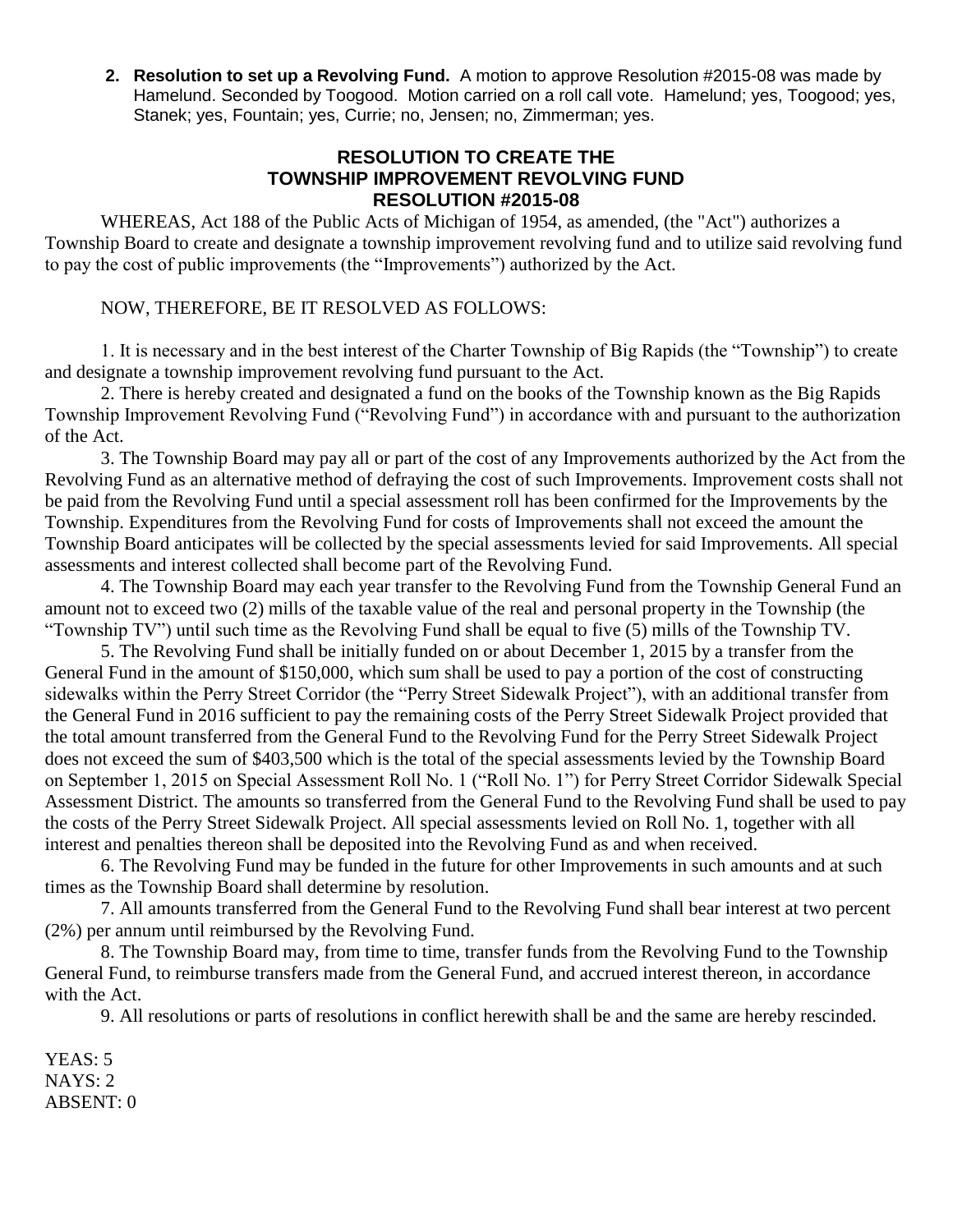Rene Fountain, Clerk Charter Township of Big Rapids

\_\_\_\_\_\_\_\_\_\_\_\_\_\_\_\_\_\_\_\_\_\_\_\_\_\_\_\_

### STATE OF MICHIGAN ) ) ss. COUNTY OF MECOSTA )

I, Rene Fountain, the duly qualified and acting Clerk of the Township Board of the Charter Township of Big Rapids, Mecosta County, Michigan (the "Township") do hereby certify that the foregoing is a true and complete copy of a resolution adopted by the Township Board of the Township at a regular meeting held on September 1, 2015, the original of which is on file in my office. Public notice of said meeting was given pursuant to and in compliance with Act No. 267, Public Acts of Michigan, 1976, as amended, including in the case of a special or rescheduled meeting, notice by publication or posting at least eighteen (18) hours prior to the time set for the meeting.

IN WITNESS WHEREOF, I have hereto affixed by official signature this 1st day of September, 2015.

Rene Fountain, Clerk Charter Township of Big Rapids

\_\_\_\_\_\_\_\_\_\_\_\_\_\_\_\_\_\_\_\_\_\_\_\_\_\_\_\_\_\_\_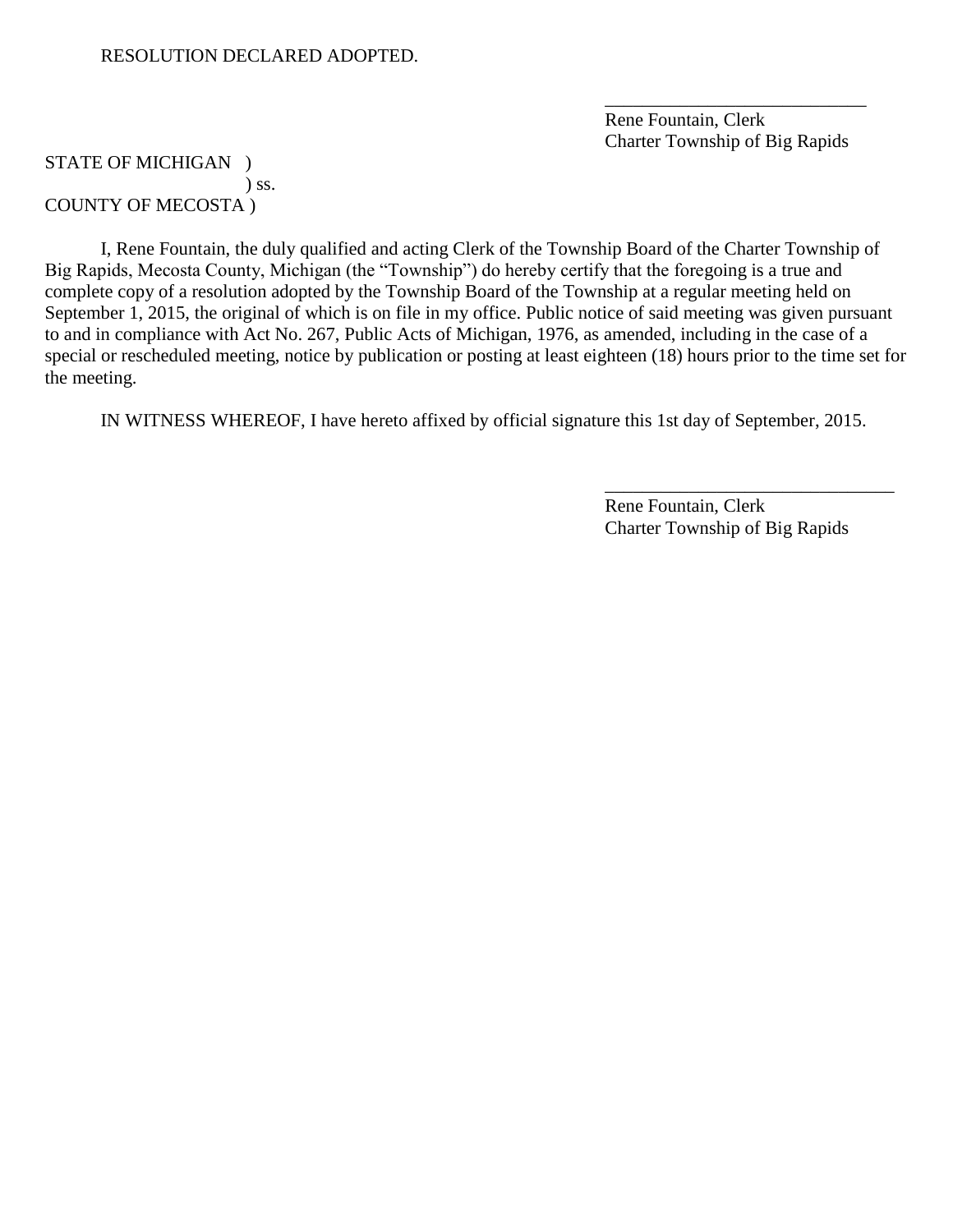**3. H R Resolution.** A motion to approve the adoption H R Resolution made by Zimmerman. Seconded by Currie. Motion carried unanimously

#### **BIG RAPIDS TOWNSHIP FORMAL RECORD OF ACTION RESOLUTION NUMBER 2015-09**

The following is a formal record of action taken by the Big Rapids Township Board.

With respect to the amendment and restatement of the Big Rapids Township HRA Plan the following resolutions are hereby adopted:

> **RESOLVED:** That the Plan be amended and restated in the form attached hereto, which Plan is hereby adopted and approved;

**RESOLVED FURTHER:** That the appropriate officers of Big Rapids Township are hereby, authorized and directed to execute the Plan on behalf of Big Rapids Township;

**RESOLVED FURTHER:** That the officers of Big Rapids Township hereby are, authorized and directed to take any and all actions and execute and deliver such documents as they may deem necessary, appropriate or convenient to effect the foregoing resolutions including, without limitation, causing to be prepared and filed such reports, documents or other information as may be required under applicable law.

Dated this 1<sup>st</sup> day of September, 2015.

 The foregoing resolution was offered by Zimmerman supported by Currie. Ayes: 7 Nays: 0Abstain: 0 Absent: 0

RESOLUTION DECLARED ADOPTED.

 $\overline{\phantom{a}}$  , and the contract of the contract of the contract of the contract of the contract of the contract of the contract of the contract of the contract of the contract of the contract of the contract of the contrac Rene Fountain, Township Clerk

STATE OF MICHIGAN ) SS COUNTY OF MECOSTA )

 I, the undersigned, the duly qualified and acting Clerk of Big Rapids Township, Mecosta County, Michigan do hereby certify that the foregoing is a true and complete copy of a Resolution adopted by the Township Board at a regular meeting on September 1, 2015 the original of which is on file in my office. Public notice of said meeting was given pursuant to and in full compliance with Act No 267, Public Acts of Michigan, 1976 as amended, including in the case of a special or rescheduled meeting, notice by posting at least eighteen(18) hours prior to the time set for the meeting.

IN WITNESS WHEREOF, I have hereto affixed by official signature on this 1st day of September, 2015.

 Rene Fountain, Clerk Big Rapids Township

\_\_\_\_\_\_\_\_\_\_\_\_\_\_\_\_\_\_\_\_\_\_\_\_\_\_\_\_\_\_\_